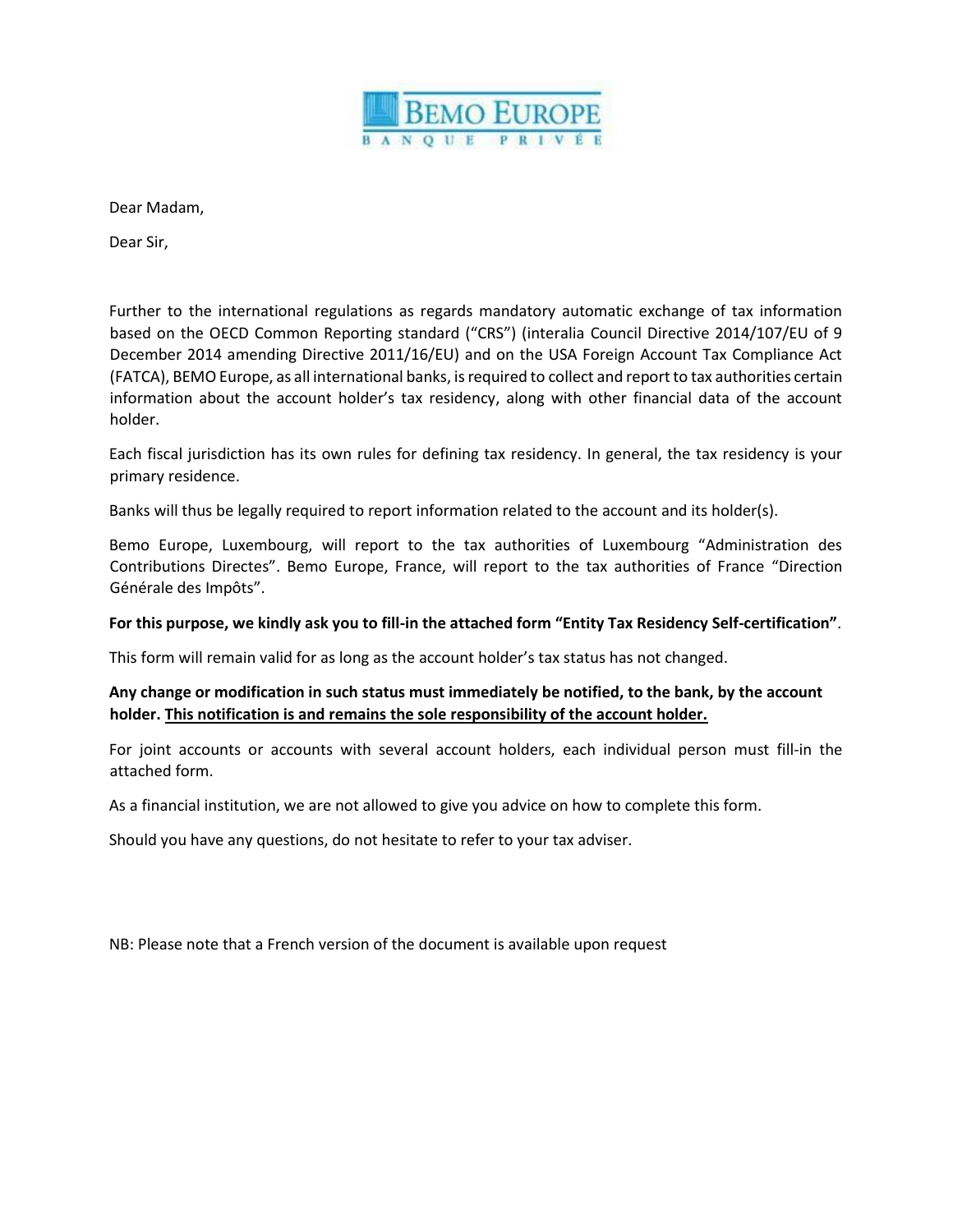### **« ENTITY TAX RESIDENCY SELF-CERTIFICATION » FORM**

## **Part I - Personal data of the account holder**

| Legal name of the entity :       |         |  |  |  |
|----------------------------------|---------|--|--|--|
| <b>Current residence address</b> |         |  |  |  |
| Street:                          | Number: |  |  |  |
| Postal Code:                     | City:   |  |  |  |
| Country:                         |         |  |  |  |

# **Part II - USA Standard (FATCA) - US / Non US Person**

The account holder is a US Person pursuant to the FATCA agreements:

→ Please fill-in the IRS W9 form attach it to the present form

The account holder is not a US Person pursuant to the FATCA agreements:

Please fill-in the IRS **W8** or IRS **W8 BenE** form and attach it to the present form

#### **Part III - Standard OCDE (CRS)**

Please indicate here below the country(ies) where the account holder has his/her tax residency, and, the related Tax Identification Number (TIN) or its equivalent (ex. Social Security Number, National Identification Number, etc….).

| Tax residency country | <b>Tax Identification Number (TIN)</b> |
|-----------------------|----------------------------------------|
|                       |                                        |
|                       |                                        |

If the Tax identification number is not available, please explain: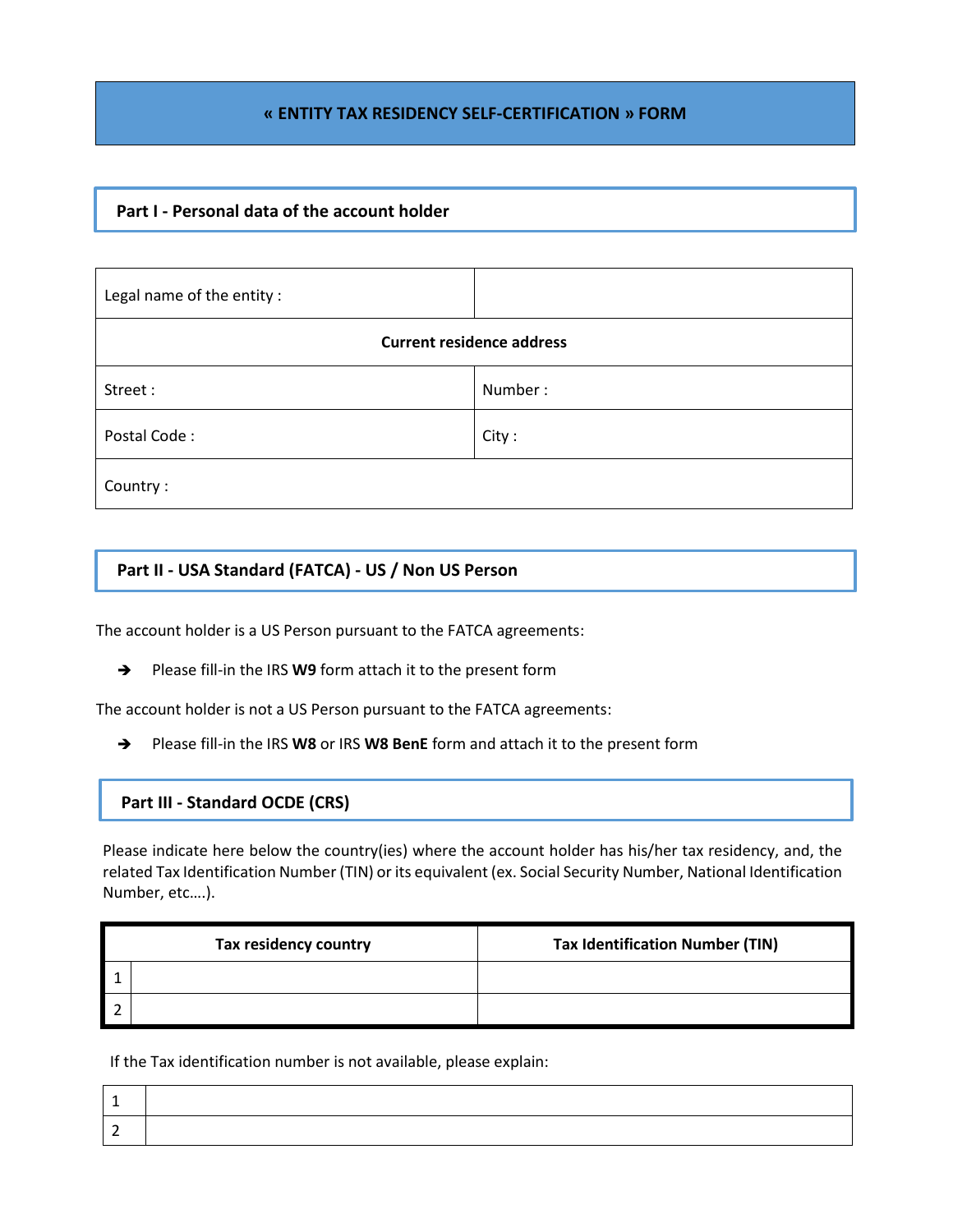### **FATCA**

Please provide the account holder's status by ticking one of the following boxes. If you are a US person (see part II), you do not need to complete this section 4.1

Financial Institution → *please fill-in the section 5.1.*

Exempt Beneficial Owner

Active Non-Financial Foreign Entity

Passive Non-Financial Foreign Entity which has one or more Controlling Person(s) who are specified US Person → *please also complete Annex 1* 

Passive Non-Financial Foreign Entity which does not have any Controlling Person who is a specified US Person

| <b>OECD Standard (CRS)</b> |                                                                                                                                                                                                                                                                    |  |  |  |  |
|----------------------------|--------------------------------------------------------------------------------------------------------------------------------------------------------------------------------------------------------------------------------------------------------------------|--|--|--|--|
|                            | Please provide the account holder's status by ticking one of the following boxes.                                                                                                                                                                                  |  |  |  |  |
|                            | Financial Institution $\rightarrow$ please proceed to subsection 5.2.                                                                                                                                                                                              |  |  |  |  |
|                            | Active Non-Financial Entity by reason of income and assets                                                                                                                                                                                                         |  |  |  |  |
|                            | Active Non-Financial Entity - the stock of the NFE is regularly traded on an established securities<br>market                                                                                                                                                      |  |  |  |  |
|                            | Active Non-Financial Entity – the NFE is a Related entity of a NFE the stock of which is regularly<br>traded on an established securities market<br>$\rightarrow$ Please provide the name of the regularly traded corporation that the account holder is a related |  |  |  |  |
|                            | Active Non-Financial Entity - Government Entity, International Organization or a Central Bank                                                                                                                                                                      |  |  |  |  |
|                            | Active Non-Financial Entity:                                                                                                                                                                                                                                       |  |  |  |  |
|                            | Passive Non-Financial Entity $\rightarrow$ please also complete Appendix 1                                                                                                                                                                                         |  |  |  |  |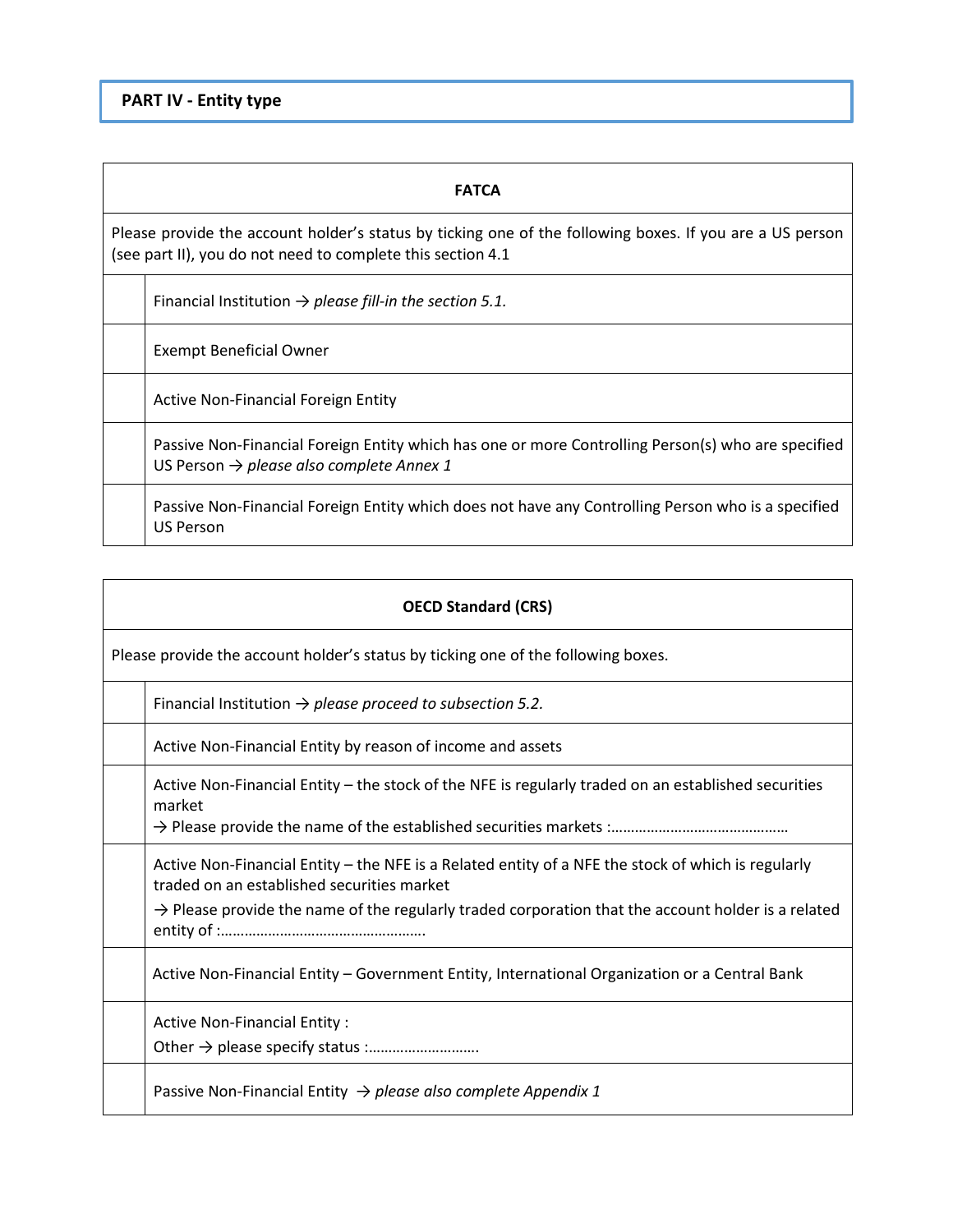| <b>FATCA</b>                                                                      |     |    |
|-----------------------------------------------------------------------------------|-----|----|
| Does the account holder have a Global Intermediary Identification number (GIIN) ? | Yes | No |
| If Yes, Please indicate the accountholder's GIIN :                                |     |    |

# **OECD Standard (CRS)**

The account holder is a Financial Institution other than an Investment Entity

**If the account holder is an Investment Entity, please tick one of the two boxes below:**

The account holder is an Investment Entity that fulfils all the following requirements:

- *-* The account holder is resident in a non-participating jurisdiction Please specify the jurisdiction :……………………………..
- *-* The gross amount of the account holder is primarily attributable to investing, reinvesting, or trading in Financial Assets;
- *-* The account holder is managed by another Financial Institution.
	- $\rightarrow$  please also complete Appendix 1

Other Investment Entity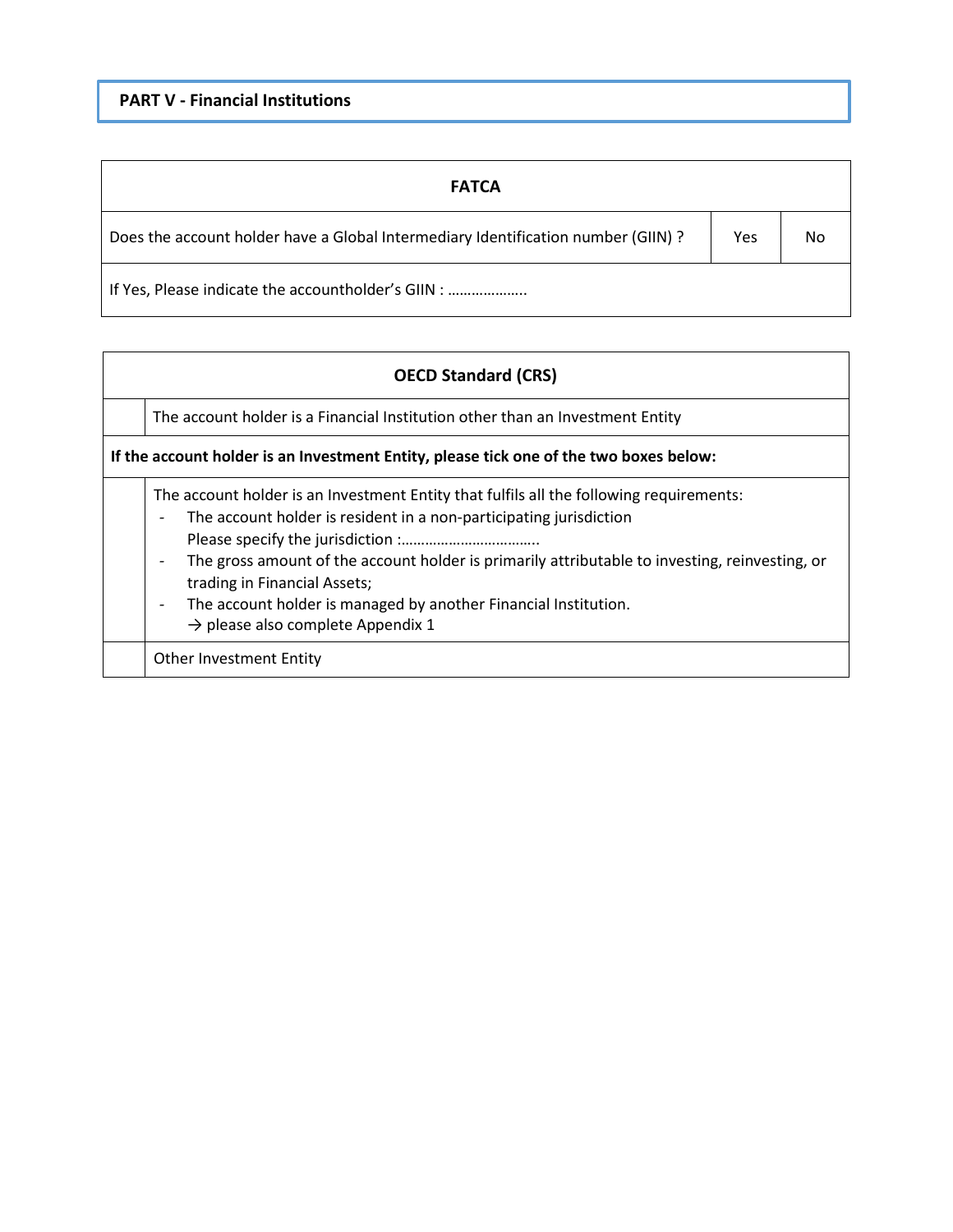#### **PART IV - Declaration and signature**

I understand that the information supplied by myself to the bank are covered by the general terms and conditions governing the account holder's relationship with BEMO Europe describing how BEMO Europe may use and share the information provided by me.

For perusal, BEMO Europe has included the paragraph relevant to the above matters (see Appendix 3 'Extrait des conditions générales').

I am fully aware that BEMO Europe is collecting this information for tax purposes (OECD « Common Reporting Standard » (CRS) and USA Foreign Account Tax Compliance Act (FATCA)) and that such information needs to be coherent and in conformity with the information hold by the bank.

The bank keeps the right to challenge any discrepant information.

I acknowledge that the information related to the account holder and in this form may be provided to the "Administration des Contributions Directes" in Luxembourg / "Direction Générale des Impôts" in France and exchanged with the tax authorities of other countries which are part of such agreements.

I certify that this declaration is valid for all accounts I hold and will hold in the future at BEMO Europe Banque Privée.

| I declare that all statements made in this form are correct and complete.<br>I undertake to immediately notify BEMO Europe of any data change that could impact the tax residency status<br>of the identified account holder in part I of this form (included controlling persons mentioned in the Appendix<br>1) or that could make the information contained in this form incorrect / incomplete. |                           |  |  |  |  |
|-----------------------------------------------------------------------------------------------------------------------------------------------------------------------------------------------------------------------------------------------------------------------------------------------------------------------------------------------------------------------------------------------------|---------------------------|--|--|--|--|
| Name and Surname(s)                                                                                                                                                                                                                                                                                                                                                                                 |                           |  |  |  |  |
| Date                                                                                                                                                                                                                                                                                                                                                                                                | $\ldots$ / $\ldots$ / 20. |  |  |  |  |
| <b>Signature</b>                                                                                                                                                                                                                                                                                                                                                                                    |                           |  |  |  |  |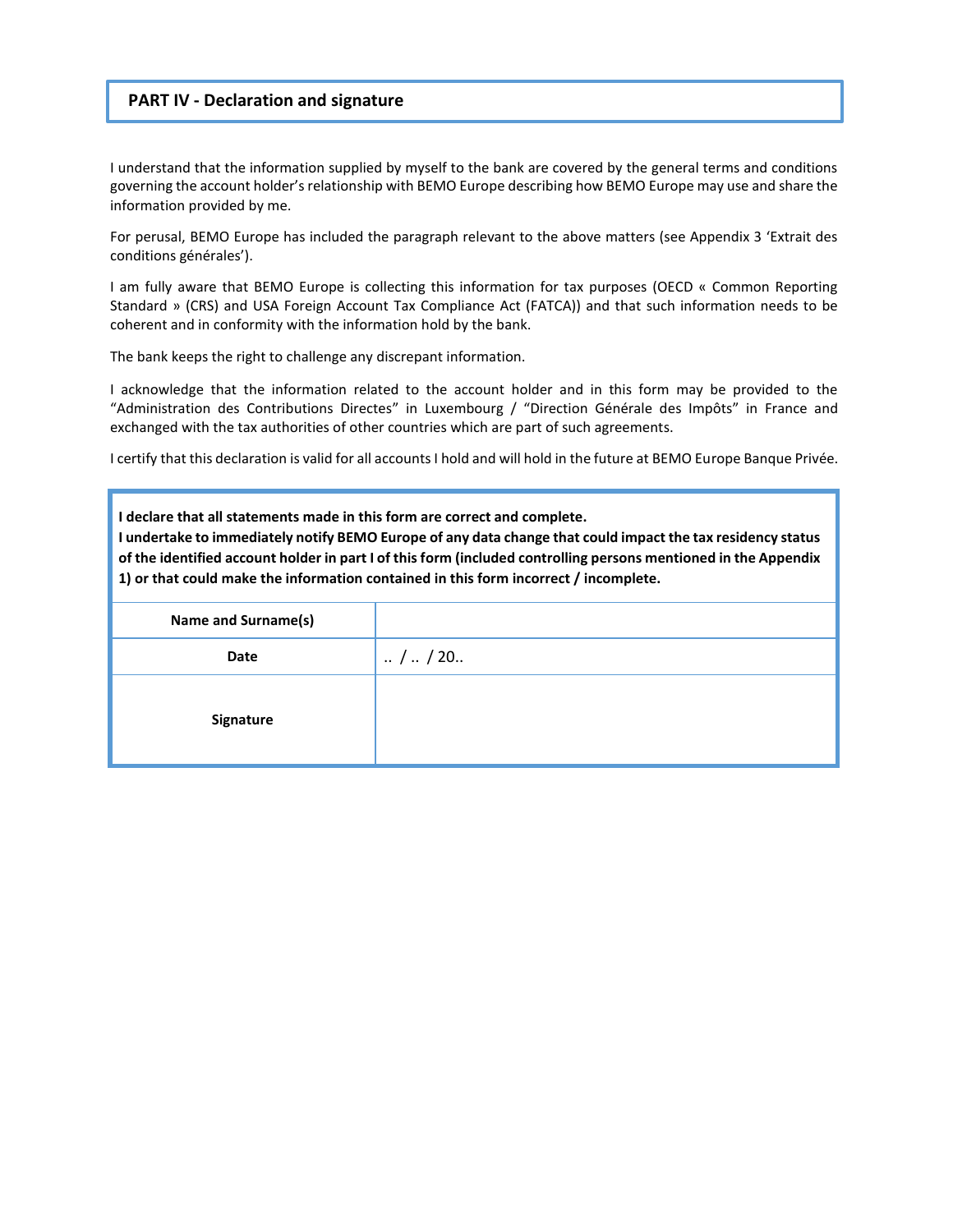### **Appendix 1**

### **1. Controlling Persons (CP)**

Please complete the present Appendix if the account holder is a Passive Non-Financial (Foreign) Entity including an Investment Entity referred to at 5.2.1.a. above).

In case there is any change affecting the information provided below, a new self-certification will immediately have to be provided by the account holder to the bank.

*Controlling Persons* are the natural persons who exercise control over an entity. This definition corresponds to the term "beneficial owner" set out in Recommendation 10 of the Financial Action Task Force Recommendations and translated accordingly into Luxembourg AML regulations.

*Control* over an Entity is generally exercised by the natural person(s) who ultimately has a controlling ownership interest in the Entity. Where no natural person exercises control through ownership interests, the Controlling Person(s) of the Entity will be the natural person(s) who exercise(s) control of the Entity through other means. Where no natural person(s) is/are identified as exercising control of the Entity, the Controlling Person(s) of the Entity will be the natural person(s) who hold(s) the position of senior managing official.

Please list all the Controlling Persons of the Accountholder according to the table in the following page: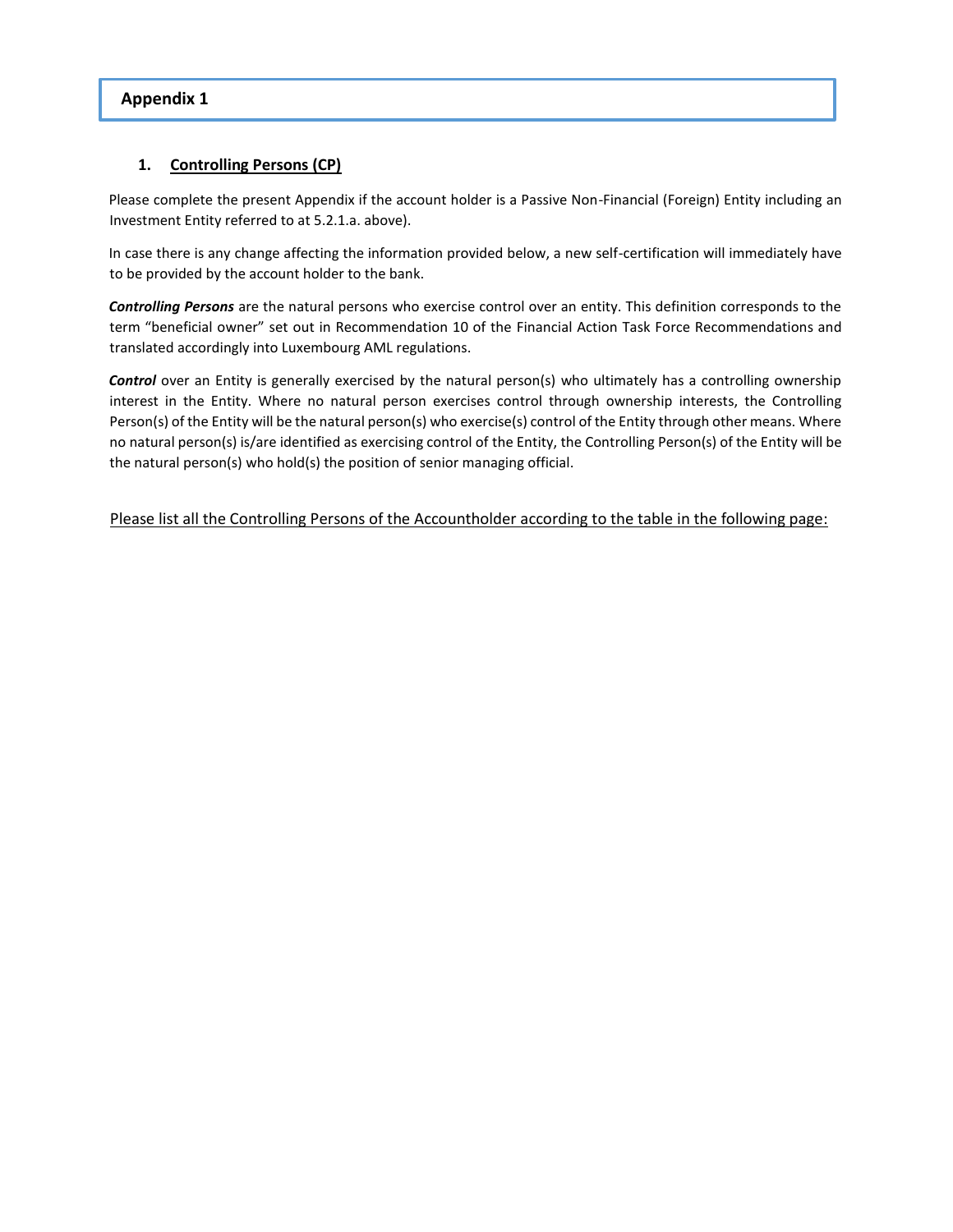| <b>Identification of the Controlling Persons</b>                   |              |                |              |                |   |   |  |
|--------------------------------------------------------------------|--------------|----------------|--------------|----------------|---|---|--|
|                                                                    | $\mathbf{1}$ | $\overline{2}$ | $\mathbf{3}$ | $\overline{4}$ | 5 | 6 |  |
| Surname                                                            |              |                |              |                |   |   |  |
| First name                                                         |              |                |              |                |   |   |  |
| Date of birth<br>(dd/mm/yyy)                                       |              |                |              |                |   |   |  |
| Place of birth<br>(city, country)                                  |              |                |              |                |   |   |  |
| <b>Residence address</b>                                           |              |                |              |                |   |   |  |
| Number/Apt.                                                        |              |                |              |                |   |   |  |
| Street                                                             |              |                |              |                |   |   |  |
| Town/City                                                          |              |                |              |                |   |   |  |
| Postal code                                                        |              |                |              |                |   |   |  |
| Country                                                            |              |                |              |                |   |   |  |
| <b>Tax Identification</b>                                          |              |                |              |                |   |   |  |
| Country of tax residence                                           |              |                |              |                |   |   |  |
| <b>Tax Identification Number</b><br>(TIN)                          |              |                |              |                |   |   |  |
| If the Tax identification number is not available, please explain: |              |                |              |                |   |   |  |
|                                                                    |              |                |              |                |   |   |  |